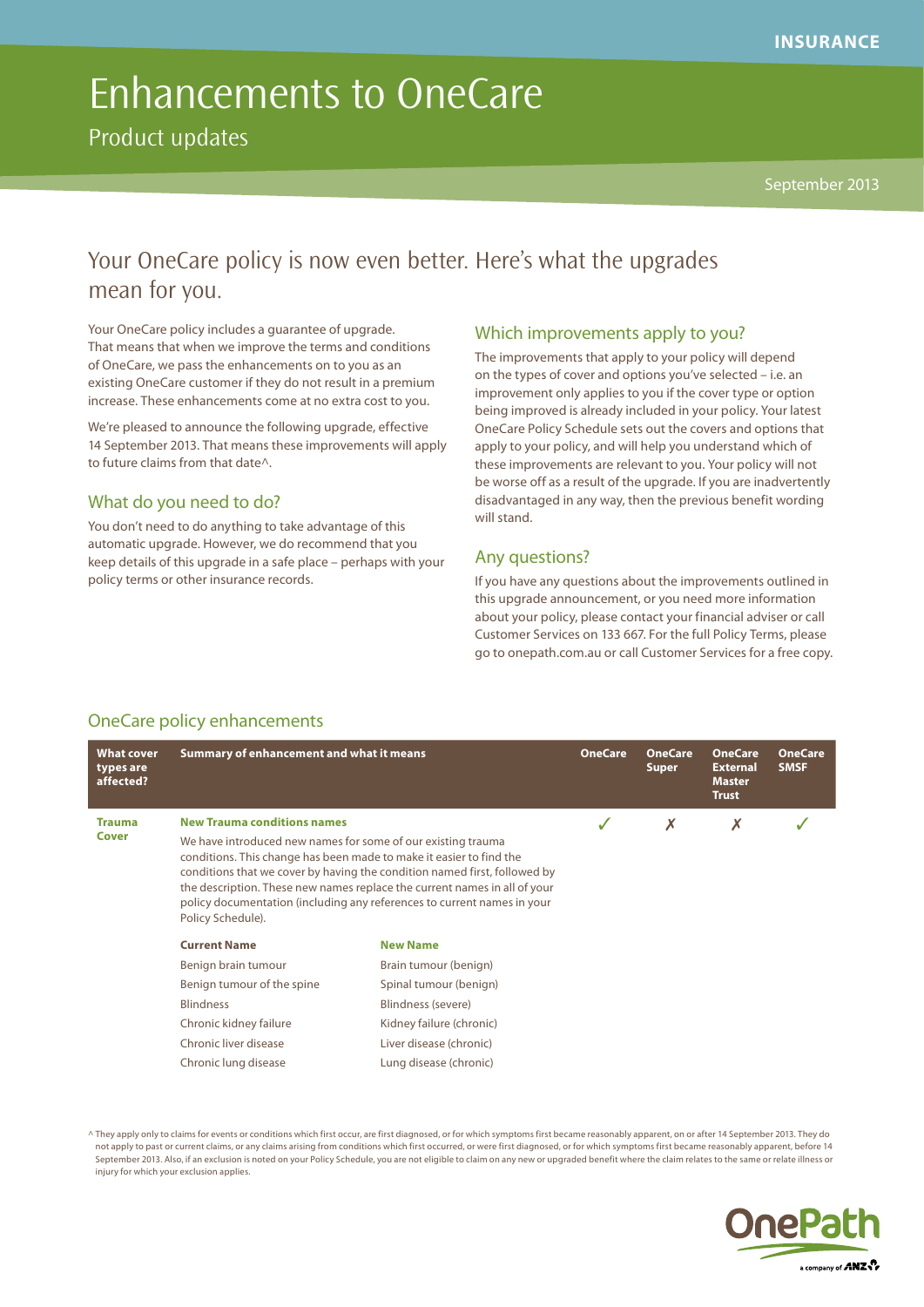| <b>What cover</b><br>types are<br>affected? | <b>Summary of enhancement and what it means</b>                                                                                                                                                                                                                                                                                                                    |                                                                                | <b>OneCare</b> | <b>OneCare</b><br><b>Super</b> | <b>OneCare</b><br><b>External</b><br><b>Master</b><br><b>Trust</b> | <b>OneCare</b><br><b>SMSF</b> |
|---------------------------------------------|--------------------------------------------------------------------------------------------------------------------------------------------------------------------------------------------------------------------------------------------------------------------------------------------------------------------------------------------------------------------|--------------------------------------------------------------------------------|----------------|--------------------------------|--------------------------------------------------------------------|-------------------------------|
| <b>Trauma</b>                               | <b>Current Name</b>                                                                                                                                                                                                                                                                                                                                                | <b>New Name</b>                                                                |                |                                |                                                                    |                               |
| Cover<br>continued                          | Deafness                                                                                                                                                                                                                                                                                                                                                           | Deafness (severe)                                                              |                |                                |                                                                    |                               |
|                                             | Heart attack                                                                                                                                                                                                                                                                                                                                                       | Heart attack (major)                                                           |                |                                |                                                                    |                               |
|                                             | Major head trauma                                                                                                                                                                                                                                                                                                                                                  | Head trauma (major)                                                            |                |                                |                                                                    |                               |
|                                             | Major organ transplant                                                                                                                                                                                                                                                                                                                                             | Organ transplant                                                               |                |                                |                                                                    |                               |
|                                             | Medically acquired HIV                                                                                                                                                                                                                                                                                                                                             | HIV (medically acquired)                                                       |                |                                |                                                                    |                               |
|                                             | Minor heart attack                                                                                                                                                                                                                                                                                                                                                 | Heart attack (minor)                                                           |                |                                |                                                                    |                               |
|                                             | Occupationally acquired HIV                                                                                                                                                                                                                                                                                                                                        | HIV (occupationally acquired)                                                  |                |                                |                                                                    |                               |
|                                             | Out of hospital cardiac arrest                                                                                                                                                                                                                                                                                                                                     | Cardiac arrest (out of hospital)                                               |                |                                |                                                                    |                               |
|                                             | Severe burns                                                                                                                                                                                                                                                                                                                                                       | Burns (severe)                                                                 |                |                                |                                                                    |                               |
|                                             | Severe diabetes                                                                                                                                                                                                                                                                                                                                                    | Diabetes (severe)                                                              |                |                                |                                                                    |                               |
|                                             | Severe osteoporosis                                                                                                                                                                                                                                                                                                                                                | Osteoporosis                                                                   |                |                                |                                                                    |                               |
|                                             | Severe rheumatoid arthritis                                                                                                                                                                                                                                                                                                                                        | Rheumatoid arthritis (severe)                                                  |                |                                |                                                                    |                               |
|                                             | Triple vessel angioplasty                                                                                                                                                                                                                                                                                                                                          | Angioplasty - triple vessel                                                    |                |                                |                                                                    |                               |
|                                             | Adult insulin dependent diabetes<br>mellitus                                                                                                                                                                                                                                                                                                                       | Diabetes mellitus - adult, insulin<br>dependent                                |                |                                |                                                                    |                               |
|                                             | Melanoma                                                                                                                                                                                                                                                                                                                                                           | Melanoma (early stage)                                                         |                |                                |                                                                    |                               |
|                                             | <b>Partial blindness</b>                                                                                                                                                                                                                                                                                                                                           | Blindness (partial)                                                            |                |                                |                                                                    |                               |
|                                             | Partial deafness                                                                                                                                                                                                                                                                                                                                                   | Deafness (partial)                                                             |                |                                |                                                                    |                               |
|                                             | Severe endometriosis                                                                                                                                                                                                                                                                                                                                               | Endometriosis (severe)                                                         |                |                                |                                                                    |                               |
|                                             | <b>New Trauma conditions</b>                                                                                                                                                                                                                                                                                                                                       |                                                                                |                |                                |                                                                    |                               |
|                                             | <b>Brain surgery (new partial payment)</b><br>We have introduced a new partial payment Trauma Cover condition called                                                                                                                                                                                                                                               |                                                                                | $\checkmark$   | Х                              | X                                                                  |                               |
|                                             | 'Brain surgery'.<br>This condition covers benign tumours of the pituitary gland requiring<br>surgical intervention. The partial payment is 20% of the amount insured,<br>up to a maximum of \$100,000 (doubled if the Premier Maximiser<br>Option applies).                                                                                                        |                                                                                |                |                                |                                                                    |                               |
|                                             | This applies to Trauma Premier Cover only.                                                                                                                                                                                                                                                                                                                         |                                                                                |                |                                |                                                                    |                               |
|                                             | Please insert the following definition of 'Brain surgery' (in alphabetical<br>order) into the 'Trauma conditions defined' section of the Policy Terms.                                                                                                                                                                                                             |                                                                                |                |                                |                                                                    |                               |
|                                             | the pituitary gland requiring surgical intervention through a craniotomy.                                                                                                                                                                                                                                                                                          | <b>Brain surgery</b> means the diagnosis of a benign (non-malignant) tumour of |                |                                |                                                                    |                               |
|                                             | Heart surgery (minor) (new partial payment)                                                                                                                                                                                                                                                                                                                        |                                                                                | $\checkmark$   | Х                              | X                                                                  |                               |
|                                             | We have introduced a new partial payment Trauma Cover condition<br>for 'Heart surgery (minor)'. This condition covers less invasive surgical<br>techniques not covered by our 'Open heart surgery' full payment<br>definition. The partial payment is 10% of the amount insured, up to a<br>maximum of \$20,000 (doubled if the Premier Maximiser Option applies). |                                                                                |                |                                |                                                                    |                               |
|                                             | This applies to both Trauma Comprehensive and Premier.                                                                                                                                                                                                                                                                                                             |                                                                                |                |                                |                                                                    |                               |
|                                             | Please insert the following definition of 'Heart surgery (minor)' (in<br>alphabetical order) into the 'Trauma conditions defined' section of the<br>Policy Terms.                                                                                                                                                                                                  |                                                                                |                |                                |                                                                    |                               |
|                                             | Heart surgery (minor) means the undergoing of a catheter based<br>endovascular valve repair or valve implantation as a consequence of heart<br>valve defects or abnormalities.                                                                                                                                                                                     |                                                                                |                |                                |                                                                    |                               |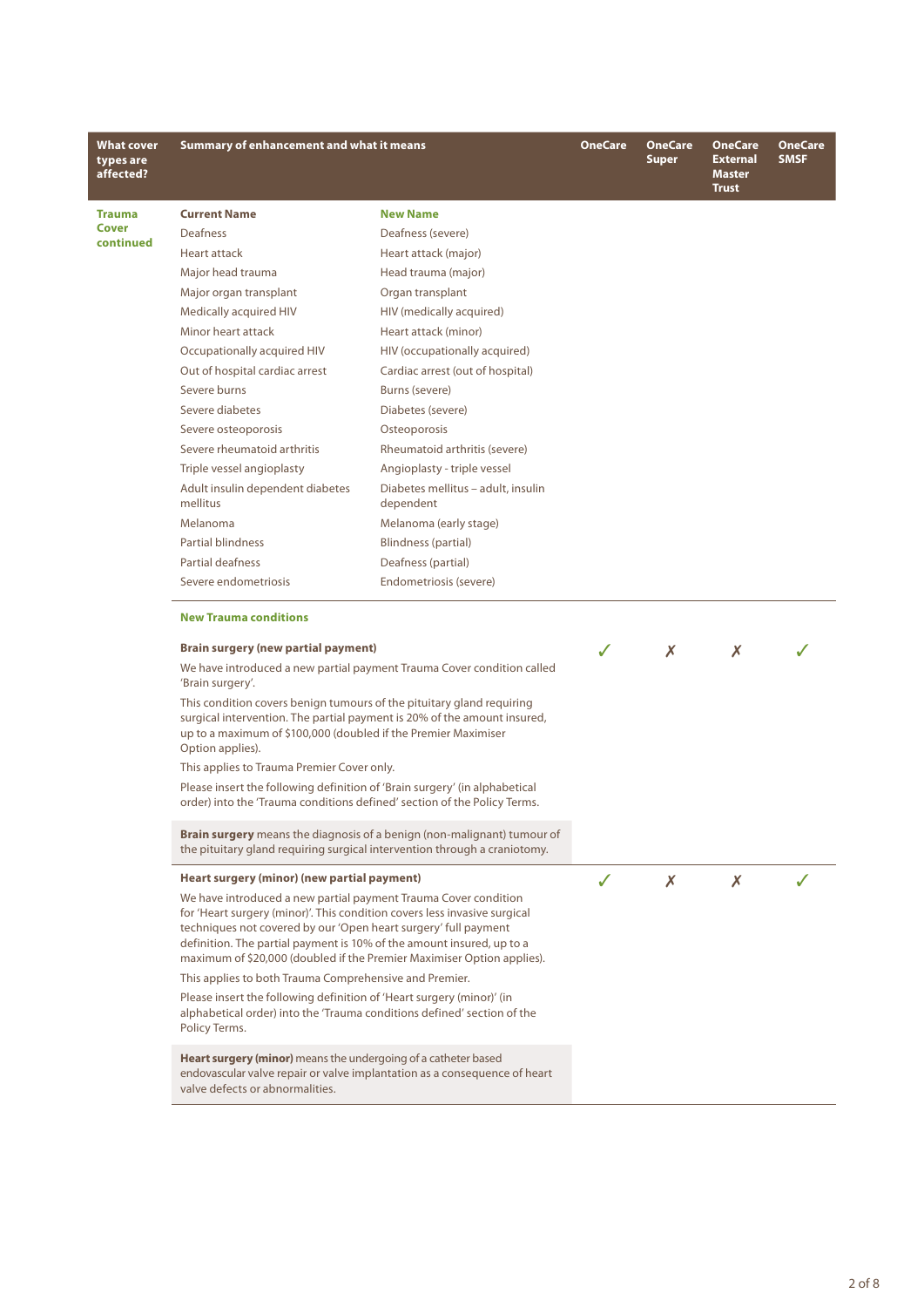| <b>What cover</b><br>types are<br>affected? | <b>Summary of enhancement and what it means</b>                                                                                                                                                                                                                                                                                                                                                           | <b>OneCare</b> | <b>OneCare</b><br><b>Super</b> | <b>OneCare</b><br><b>External</b><br><b>Master</b><br><b>Trust</b> | <b>OneCare</b><br><b>SMSF</b> |
|---------------------------------------------|-----------------------------------------------------------------------------------------------------------------------------------------------------------------------------------------------------------------------------------------------------------------------------------------------------------------------------------------------------------------------------------------------------------|----------------|--------------------------------|--------------------------------------------------------------------|-------------------------------|
| <b>Trauma</b>                               | <b>Improved trauma definitions continued</b>                                                                                                                                                                                                                                                                                                                                                              |                |                                |                                                                    |                               |
| Cover<br>continued                          | The following trauma definitions have been improved. Please insert each<br>of the highlighted definitions into the 'Trauma conditions defined' section<br>of the Policy Terms in the place of the existing definitions (using the new<br>trauma condition names where applicable):                                                                                                                        |                |                                |                                                                    |                               |
|                                             | Angioplasty - triple vessel means the undergoing of angioplasty (with<br>or without insertion of a stent or laser therapy) to three or more coronary<br>arteries during a single surgical procedure, or two procedures no more<br>than two months apart, that is considered necessary on the basis of<br>angiography evidence to correct the narrowing or blockage of three or more<br>coronary arteries. |                | X                              | Х                                                                  |                               |
|                                             | This applies to both Trauma Comprehensive and Premier.                                                                                                                                                                                                                                                                                                                                                    |                |                                |                                                                    |                               |
|                                             | Aortic Surgery means the undergoing of surgery or endovascular repair<br>that is considered necessary to correct any narrowing, dissection or<br>aneurysm of the thoracic or abdominal aorta.                                                                                                                                                                                                             | J              | X                              | X                                                                  |                               |
|                                             | The insertion and/or removal of intra-arterial balloon pumps into and/or<br>out of the aorta are not covered.                                                                                                                                                                                                                                                                                             |                |                                |                                                                    |                               |
|                                             | This applies to both Trauma Comprehensive and Premier.                                                                                                                                                                                                                                                                                                                                                    |                |                                |                                                                    |                               |
|                                             | Brain tumour (benign) means the diagnosis of a benign (non-malignant)<br>tumour in the brain which results in the life insured or the insured child*:                                                                                                                                                                                                                                                     |                | Х                              | Х                                                                  |                               |
|                                             | • suffering at least 25% permanent impairment as defined in the American<br>Medical Association 'Guides to the Evaluation of Permanent Impairment',<br>5th edition or an equivalent guide to impairment approved by us; or                                                                                                                                                                                |                |                                |                                                                    |                               |
|                                             | • being permanently unable to perform at least one of the activities of<br>daily living without the physical assistance of another adult person; or                                                                                                                                                                                                                                                       |                |                                |                                                                    |                               |
|                                             | • undergoing surgery to remove the tumour.                                                                                                                                                                                                                                                                                                                                                                |                |                                |                                                                    |                               |
|                                             | Cysts, granulomas, malformations in or of the arteries or veins of the brain,<br>haematomas and tumours in the pituitary gland or spine are not covered.<br>*In the event a claim is for an infant, impairment will be based on the Functional Independence<br>Measure for Children (WeeFIM) and /or the Paediatric Evaluation of Disability Inventory (PEDI).                                            |                |                                |                                                                    |                               |
|                                             | This applies to both Trauma Comprehensive and Premier.                                                                                                                                                                                                                                                                                                                                                    |                |                                |                                                                    |                               |
|                                             | Burns of limited extent means tissue injury caused by thermal, electrical<br>or chemical agents causing full thickness burns to either:                                                                                                                                                                                                                                                                   |                | x                              | x.                                                                 |                               |
|                                             | • at least 9%, but less than 20%, of the body surface area as measured by<br>the 'Rule of Nines' or the Lund and Browder Body Surface Chart                                                                                                                                                                                                                                                               |                |                                |                                                                    |                               |
|                                             | • the whole of one hand or 50% of the surface area of both hands<br>combined, requiring surgical debridement and/or grafting                                                                                                                                                                                                                                                                              |                |                                |                                                                    |                               |
|                                             | • the whole of one foot or 50% of the surface area of both feet combined,<br>requiring surgical debridement and/or grafting; or                                                                                                                                                                                                                                                                           |                |                                |                                                                    |                               |
|                                             | • burns requiring escharotomy surgery.                                                                                                                                                                                                                                                                                                                                                                    |                |                                |                                                                    |                               |
|                                             | This applies to Trauma Premier Cover only.                                                                                                                                                                                                                                                                                                                                                                |                |                                |                                                                    |                               |
|                                             | <b>Burns (severe)</b> means tissue injury caused by thermal, electrical or<br>chemical agents causing full thickness burns to:                                                                                                                                                                                                                                                                            | J              | Х                              | X                                                                  |                               |
|                                             | • 20% or more of the body surface area as measured by the 'Rule of Nines'<br>or the Lund and Browder Body Surface Chart;                                                                                                                                                                                                                                                                                  |                |                                |                                                                    |                               |
|                                             | • 50% or more of both hands, requiring surgical debridement and/or grafting;                                                                                                                                                                                                                                                                                                                              |                |                                |                                                                    |                               |
|                                             | • 50% or more of both feet, requiring surgical debridement and/or grafting;                                                                                                                                                                                                                                                                                                                               |                |                                |                                                                    |                               |
|                                             | • 50% or more of the face, requiring surgical debridement and/or grafting; or<br>• the whole of the skin of the genitalia, requiring surgical debridement<br>and/or grafting.                                                                                                                                                                                                                             |                |                                |                                                                    |                               |
|                                             | This applies to both Trauma Comprehensive and Premier.                                                                                                                                                                                                                                                                                                                                                    |                |                                |                                                                    |                               |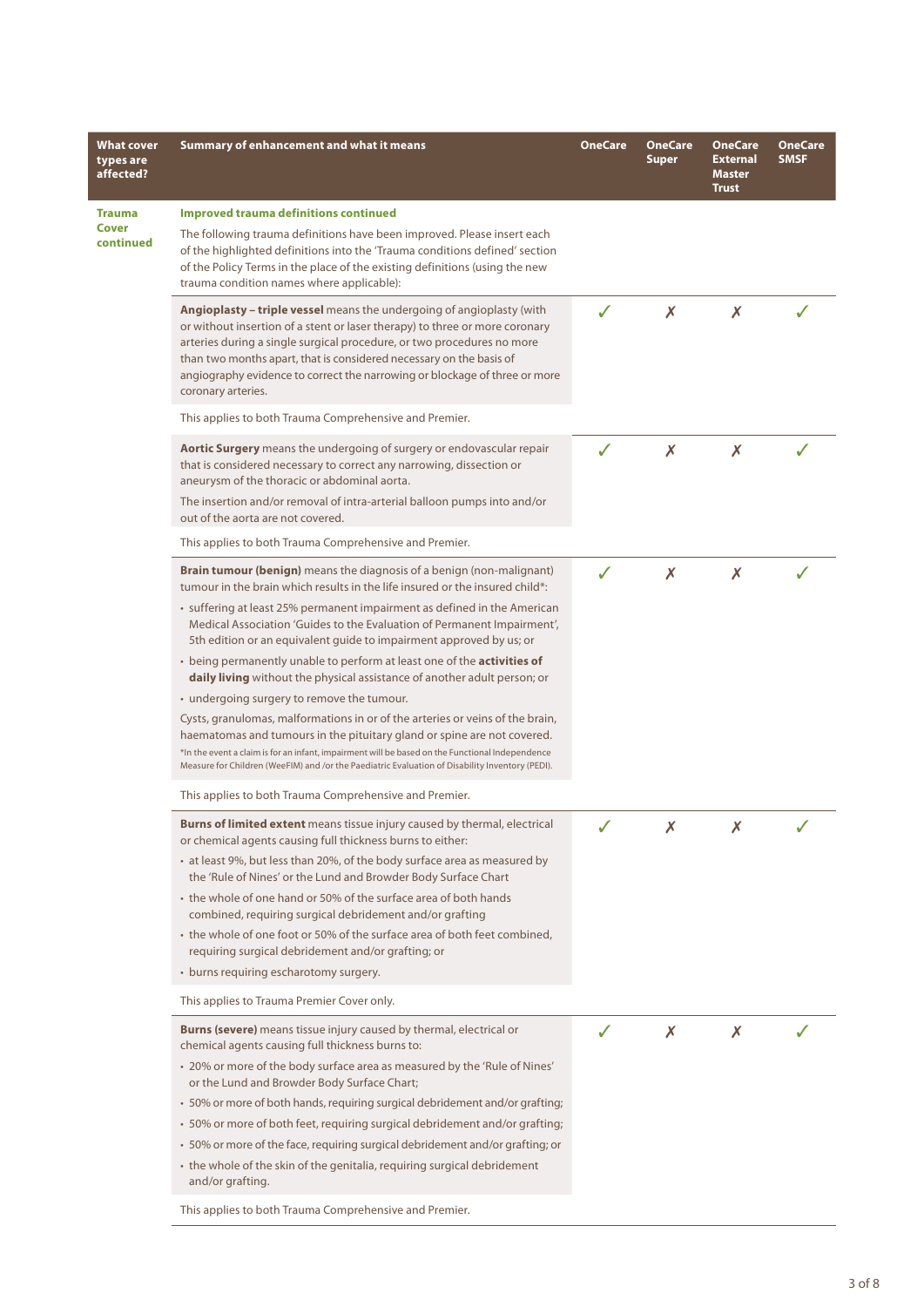| What cover<br>types are<br>affected? | Summary of enhancement and what it means                                                                                                                                                                                                                                                                                                                                                  | <b>OneCare</b> | <b>OneCare</b><br><b>Super</b> | <b>OneCare</b><br><b>External</b><br>Master<br><b>Trust</b> | <b>OneCare</b><br><b>SMSF</b> |
|--------------------------------------|-------------------------------------------------------------------------------------------------------------------------------------------------------------------------------------------------------------------------------------------------------------------------------------------------------------------------------------------------------------------------------------------|----------------|--------------------------------|-------------------------------------------------------------|-------------------------------|
| Trauma<br>Cover<br>continued         | <b>Cancer</b> means the presence of one or more malignant tumours including<br>leukaemia, lymphoma and Hodgkin's disease characterised by the<br>uncontrollable growth and spread of malignant cells and the invasion and<br>destruction of normal tissue.                                                                                                                                | J              | Х                              | Х                                                           |                               |
|                                      | • Melanomas are covered if they:                                                                                                                                                                                                                                                                                                                                                          |                |                                |                                                             |                               |
|                                      | - have evidence of ulceration or                                                                                                                                                                                                                                                                                                                                                          |                |                                |                                                             |                               |
|                                      | - are at least Clark Level 3 depth of invasion or                                                                                                                                                                                                                                                                                                                                         |                |                                |                                                             |                               |
|                                      | - are at least 1.0mm Breslow thickness,                                                                                                                                                                                                                                                                                                                                                   |                |                                |                                                             |                               |
|                                      | as determined by histological examination.                                                                                                                                                                                                                                                                                                                                                |                |                                |                                                             |                               |
|                                      | • Prostatic cancer is covered if it is:                                                                                                                                                                                                                                                                                                                                                   |                |                                |                                                             |                               |
|                                      | - a TNM classification of at least T1c or                                                                                                                                                                                                                                                                                                                                                 |                |                                |                                                             |                               |
|                                      | - a Gleason score of at least 6 or                                                                                                                                                                                                                                                                                                                                                        |                |                                |                                                             |                               |
|                                      | - required to have 'major interventionist treatment' to arrest the spread<br>of malignancy.                                                                                                                                                                                                                                                                                               |                |                                |                                                             |                               |
|                                      | 'Major interventionist treatment' includes removal of the entire prostate,<br>radiotherapy, chemotherapy, hormone therapy or any other similar<br>interventionist treatment.                                                                                                                                                                                                              |                |                                |                                                             |                               |
|                                      | • Carcinoma in situ* of the breast is covered if:                                                                                                                                                                                                                                                                                                                                         |                |                                |                                                             |                               |
|                                      | - treatment requires the removal of the entire breast, or                                                                                                                                                                                                                                                                                                                                 |                |                                |                                                             |                               |
|                                      | - treatment requires surgery and adjuvant therapy (such as radiotherapy<br>and/or chemotherapy)                                                                                                                                                                                                                                                                                           |                |                                |                                                             |                               |
|                                      | • Carcinoma in situ* of the testicle is covered if treatment requires the<br>removal of the testicle.                                                                                                                                                                                                                                                                                     |                |                                |                                                             |                               |
|                                      | * Carcinoma in situ is covered where the procedures are required to be performed specifically to<br>arrest the spread of malignancy and are considered the appropriate and necessary treatment.                                                                                                                                                                                           |                |                                |                                                             |                               |
|                                      | The following cancers are not covered:                                                                                                                                                                                                                                                                                                                                                    |                |                                |                                                             |                               |
|                                      | • all hyperkeratoses or basal cell carcinomas of the skin                                                                                                                                                                                                                                                                                                                                 |                |                                |                                                             |                               |
|                                      | · all other melanomas                                                                                                                                                                                                                                                                                                                                                                     |                |                                |                                                             |                               |
|                                      | • all other prostatic cancers                                                                                                                                                                                                                                                                                                                                                             |                |                                |                                                             |                               |
|                                      | • all squamous cell carcinomas of the skin unless there has been a spread<br>to other organs                                                                                                                                                                                                                                                                                              |                |                                |                                                             |                               |
|                                      | • chronic lymphocytic leukaemia less than Rai Stage 1                                                                                                                                                                                                                                                                                                                                     |                |                                |                                                             |                               |
|                                      | • all other tumours showing the malignant changes of carcinoma in<br>situ (including cervical dysplasia CIN-1, CIN-2, and CIN-3), or which are<br>histologically described as pre malignant, or which are classified as FIGO<br>Stage 0, or which have a TNM classification of Tis. 'FIGO' refers to the staging<br>method of the International Federation of Gynaecology and Obstetrics. |                |                                |                                                             |                               |
|                                      | This applies to both Trauma Comprehensive and Premier.                                                                                                                                                                                                                                                                                                                                    |                |                                |                                                             |                               |
|                                      | Heart valve surgery means the undergoing of open heart surgery that is<br>considered necessary to correct or replace cardiac valves as a consequence<br>of heart valve defects or abnormalities.                                                                                                                                                                                          | J              | Х                              | X                                                           |                               |
|                                      | This applies to both Trauma Comprehensive and Premier.                                                                                                                                                                                                                                                                                                                                    |                |                                |                                                             |                               |
|                                      | Melanoma (early stage) means the presence of one or more malignant<br>melanomas as determined by histological examination.                                                                                                                                                                                                                                                                |                | Х                              | Х                                                           |                               |
|                                      | The melanoma:                                                                                                                                                                                                                                                                                                                                                                             |                |                                |                                                             |                               |
|                                      | • must have no evidence of ulceration; and                                                                                                                                                                                                                                                                                                                                                |                |                                |                                                             |                               |
|                                      | • be less than 1.0mm Breslow thickness; and                                                                                                                                                                                                                                                                                                                                               |                |                                |                                                             |                               |
|                                      | • be less than Clark Level 3 depth of invasion.                                                                                                                                                                                                                                                                                                                                           |                |                                |                                                             |                               |
|                                      | The malignancy must be characterised by the uncontrollable growth and<br>spread of malignant cells and the invasion and destruction of normal tissue.                                                                                                                                                                                                                                     |                |                                |                                                             |                               |
|                                      | This applies to Trauma Premier Cover only.                                                                                                                                                                                                                                                                                                                                                |                |                                |                                                             |                               |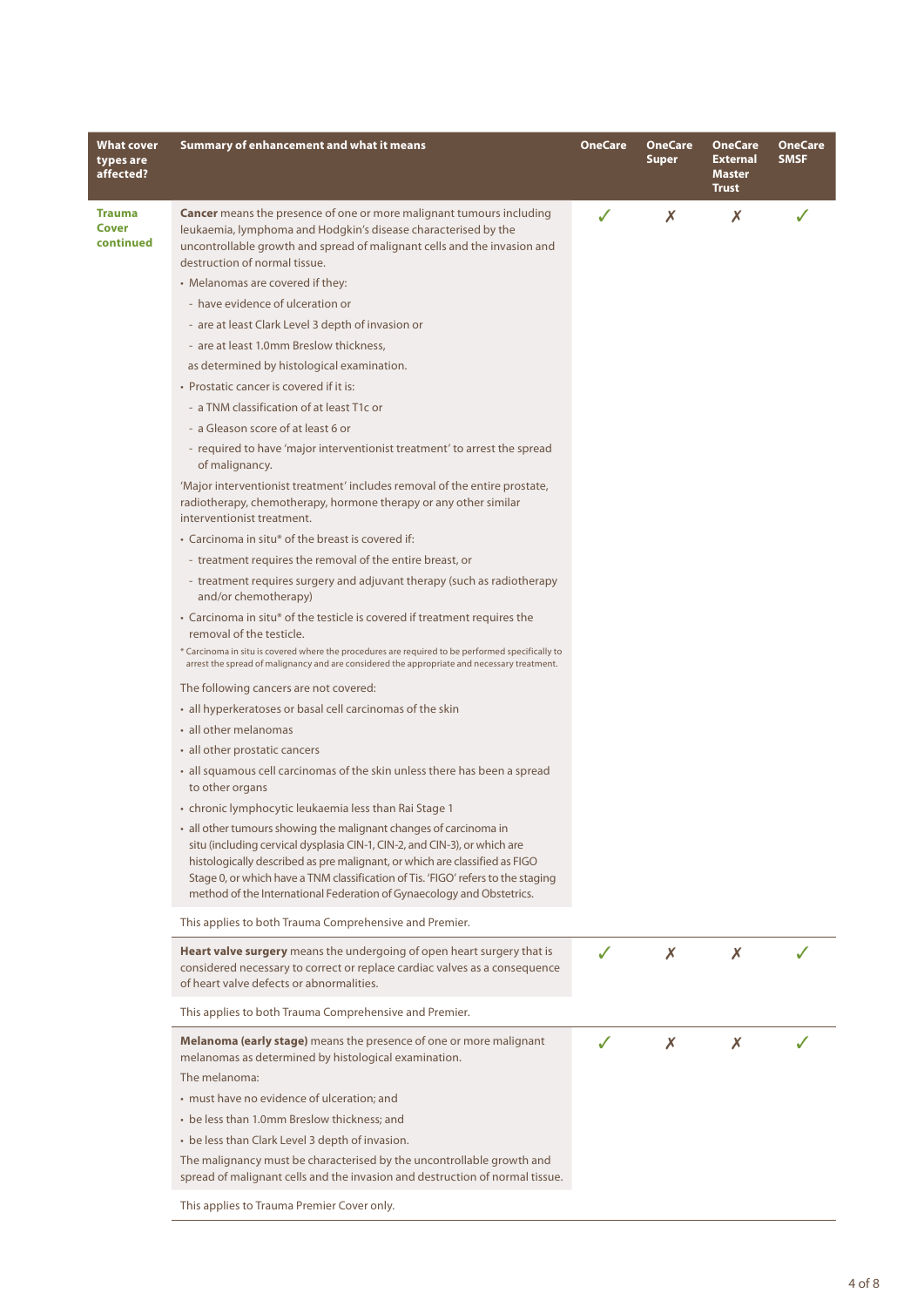| What cover<br>types are<br>affected? | Summary of enhancement and what it means                                                                                                                                                                                                                                            | <b>OneCare</b> | <b>OneCare</b><br>Super | <b>OneCare</b><br><b>External</b><br><b>Master</b><br><b>Trust</b> | <b>OneCare</b><br><b>SMSF</b> |
|--------------------------------------|-------------------------------------------------------------------------------------------------------------------------------------------------------------------------------------------------------------------------------------------------------------------------------------|----------------|-------------------------|--------------------------------------------------------------------|-------------------------------|
| <b>Trauma</b><br>Cover<br>continued  | Rheumatoid arthritis (severe) means the unequivocal diagnosis of severe<br>rheumatoid arthritis by a rheumatologist. To fulfil the criteria for severe<br>rheumatoid arthritis there must be:                                                                                       | ✓              | X                       | Х                                                                  |                               |
|                                      | · diagnosis of Rheumatoid Arthritis as specified by the '2010 Rheumatoid<br>Arthritis Classification Criteria'*; and                                                                                                                                                                |                |                         |                                                                    |                               |
|                                      | · symptoms and signs of persistent inflammation (arthralgia, swelling,<br>tenderness) in at least 20 joints or four large joints (ankles, knees, hips,<br>elbows, shoulders); and                                                                                                   |                |                         |                                                                    |                               |
|                                      | • have failed at least six months of intensive treatment with two<br>conventional disease-modifying antirheumatic drugs (DMARDs). This<br>excludes corticosteroids and non-steroidal anti-inflammatories; and                                                                       |                |                         |                                                                    |                               |
|                                      | • the disease must be progressive and non-responsive to all conventional<br>therapy <sup>1</sup> .<br>* American College of Rheumatology and European League Against Rheumatism.                                                                                                    |                |                         |                                                                    |                               |
|                                      | ^ Conventional therapy includes those medications available through the Australian<br>Pharmaceutical Benefits Scheme excluding those on the 'specialised drugs' list for<br>Rheumatoid Arthritis.                                                                                   |                |                         |                                                                    |                               |
|                                      | This applies to both Trauma Comprehensive and Premier.                                                                                                                                                                                                                              |                |                         |                                                                    |                               |
|                                      | <b>Spinal tumour (benign)</b> means the diagnosis of a benign (non-malignant)<br>tumour in the spinal cord which results in the life insured or the insured<br>child*:                                                                                                              | $\checkmark$   | X                       | X                                                                  | J                             |
|                                      | • suffering at least 25% permanent impairment as defined in the American<br>Medical Association 'Guides to the Evaluation of Permanent Impairment',<br>5th Edition, or an equivalent guide to impairment approved by us; or                                                         |                |                         |                                                                    |                               |
|                                      | • being permanently unable to perform at least one of the activities of<br>daily living without the physical assistance of another adult person; or                                                                                                                                 |                |                         |                                                                    |                               |
|                                      | • undergoing surgery to remove the tumour.<br>* In the event a claim is for an infant, impairment will be based on the Functional Independence<br>Measure for Children (WeeFIM) and/or the Paediatric Evaluation of Disability Inventory (PEDI).                                    |                |                         |                                                                    |                               |
|                                      | This applies to both Trauma Comprehensive and Premier.                                                                                                                                                                                                                              |                |                         |                                                                    |                               |
|                                      | <b>Improved Trauma Cover Reinstatement Option</b>                                                                                                                                                                                                                                   | J              | X                       | Х                                                                  |                               |
|                                      | We have improved the Trauma Cover Reinstatement Option by allowing<br>Trauma Cover to be reinstated when the original Trauma Cover was<br>reduced by a claim under the linked TPD Cover which would have also<br>been payable under one of our listed Trauma Condition definitions. |                |                         |                                                                    |                               |
|                                      | Please replace Policy Term 4.5.3 with the following:                                                                                                                                                                                                                                |                |                         |                                                                    |                               |
|                                      | <b>4.5.3 Trauma Cover Reinstatement Option</b>                                                                                                                                                                                                                                      |                |                         |                                                                    |                               |
|                                      | (This option only applies to Trauma Cover for a life insured if it is<br>shown on the Policy Schedule.)                                                                                                                                                                             |                |                         |                                                                    |                               |
|                                      | If we:                                                                                                                                                                                                                                                                              |                |                         |                                                                    |                               |
|                                      | • pay (or begin to pay), the full Trauma Cover lump sum (or instalment)<br>amount insured; or                                                                                                                                                                                       |                |                         |                                                                    |                               |
|                                      | • pay (or begin to pay), the full TPD Cover lump sum (or instalment) amount<br>insured where:                                                                                                                                                                                       |                |                         |                                                                    |                               |
|                                      | - the TPD Cover is linked to Trauma Cover; or                                                                                                                                                                                                                                       |                |                         |                                                                    |                               |
|                                      | - the TPD Cover is linked to Trauma Cover and Life Cover                                                                                                                                                                                                                            |                |                         |                                                                    |                               |
|                                      | for a life insured under this policy, we will offer to reinstate the Trauma<br>Cover for that life insured on the following basis:                                                                                                                                                  |                |                         |                                                                    |                               |
|                                      | • For the following trauma conditions:                                                                                                                                                                                                                                              |                |                         |                                                                    |                               |
|                                      | - Alzheimer's disease                                                                                                                                                                                                                                                               |                |                         |                                                                    |                               |
|                                      | - blindness (severe)                                                                                                                                                                                                                                                                |                |                         |                                                                    |                               |
|                                      | - deafness (severe)                                                                                                                                                                                                                                                                 |                |                         |                                                                    |                               |
|                                      | - dementia                                                                                                                                                                                                                                                                          |                |                         |                                                                    |                               |
|                                      | - loss or paralysis of limb                                                                                                                                                                                                                                                         |                |                         |                                                                    |                               |
|                                      | - multiple sclerosis                                                                                                                                                                                                                                                                |                |                         |                                                                    |                               |
|                                      | - Parkinson's disease                                                                                                                                                                                                                                                               |                |                         |                                                                    |                               |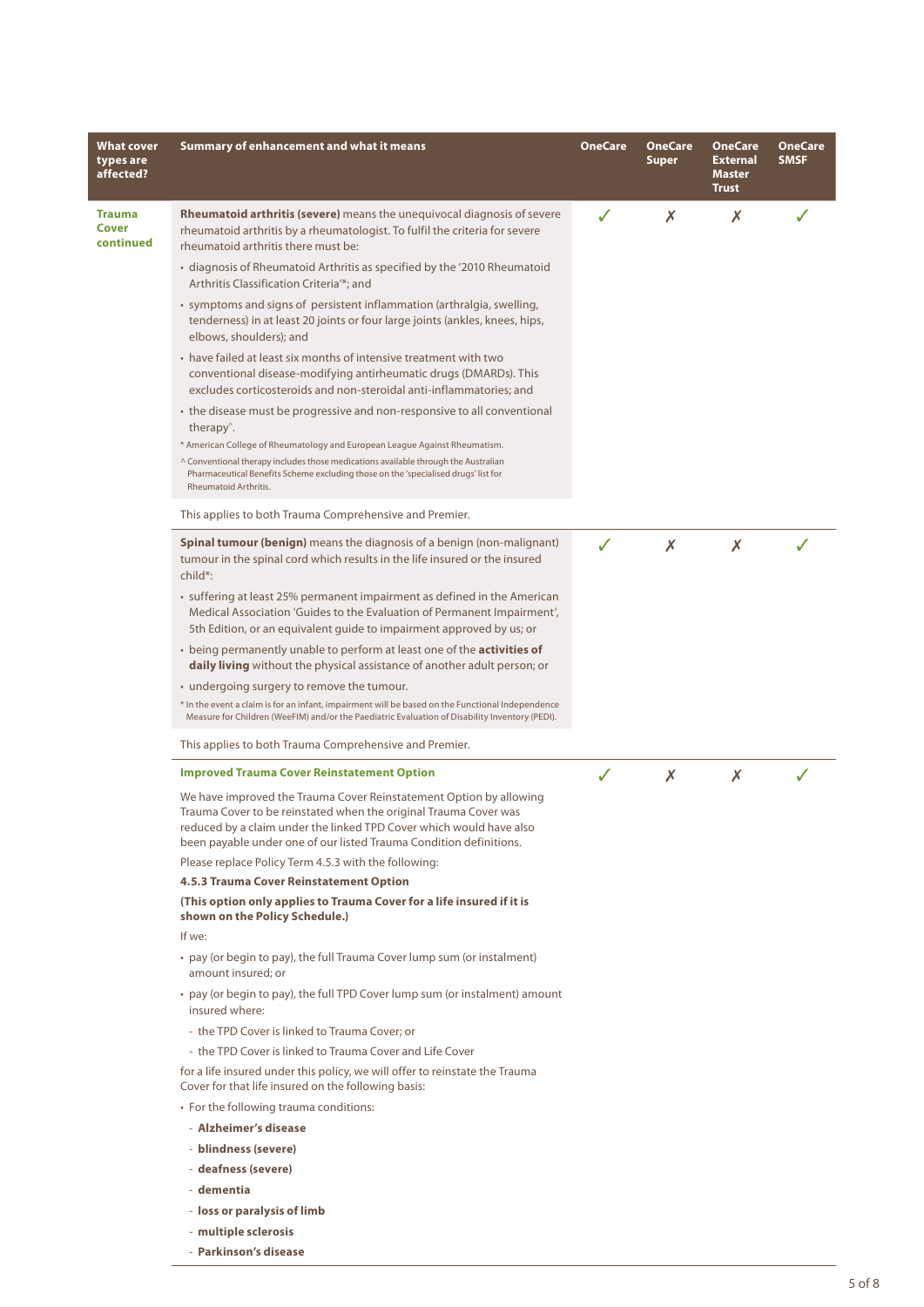| What cover<br>types are<br>affected? | Summary of enhancement and what it means                                                                                                                                                                                                                                                                                                                                                                                                                                                                                               | <b>OneCare</b> | <b>OneCare</b><br><b>Super</b> | <b>OneCare</b><br><b>External</b><br><b>Master</b><br><b>Trust</b> | <b>OneCare</b><br><b>SMSF</b> |
|--------------------------------------|----------------------------------------------------------------------------------------------------------------------------------------------------------------------------------------------------------------------------------------------------------------------------------------------------------------------------------------------------------------------------------------------------------------------------------------------------------------------------------------------------------------------------------------|----------------|--------------------------------|--------------------------------------------------------------------|-------------------------------|
| <b>Trauma</b><br>Cover<br>continued  | we will offer the Trauma Cover Reinstatement Option six months after the<br>later of:                                                                                                                                                                                                                                                                                                                                                                                                                                                  | J              | X                              | X                                                                  | ✓                             |
|                                      | - the date we received your fully completed claim form; or                                                                                                                                                                                                                                                                                                                                                                                                                                                                             |                |                                |                                                                    |                               |
|                                      | - the date the life insured satisfied the trauma condition definition.                                                                                                                                                                                                                                                                                                                                                                                                                                                                 |                |                                |                                                                    |                               |
|                                      | • For all other trauma conditions, we will offer the Trauma Cover<br>Reinstatement Option 12 months after the later of:                                                                                                                                                                                                                                                                                                                                                                                                                |                |                                |                                                                    |                               |
|                                      | - the date we received your fully completed claim form; or                                                                                                                                                                                                                                                                                                                                                                                                                                                                             |                |                                |                                                                    |                               |
|                                      | - the date the life insured satisfied the trauma condition definition.                                                                                                                                                                                                                                                                                                                                                                                                                                                                 |                |                                |                                                                    |                               |
|                                      | • The condition giving rise to the TPD Cover claim must satisfy one of the<br>trauma cover condition definitions.                                                                                                                                                                                                                                                                                                                                                                                                                      |                |                                |                                                                    |                               |
|                                      | • We will offer to reinstate the full Trauma Cover lump sum (or instalment)<br>amount insured we paid (or are paying) for the life insured.                                                                                                                                                                                                                                                                                                                                                                                            |                |                                |                                                                    |                               |
|                                      | • We must receive written acceptance from you within 30 days of the offer<br>being made.                                                                                                                                                                                                                                                                                                                                                                                                                                               |                |                                |                                                                    |                               |
|                                      | • The premium for the reinstated Trauma Cover will be calculated based on<br>the premium rates applying to Trauma Cover at the time you choose to<br>exercise this option. We will apply any medical, occupational or pastimes<br>loadings, or any other loadings that applied to the original and subsequent<br>Trauma Cover(s).                                                                                                                                                                                                      |                |                                |                                                                    |                               |
|                                      | • The benefit payment type which will apply to the new Trauma Cover<br>will be the same benefit payment type whichapplied to the original and<br>subsequent Trauma Cover(s).                                                                                                                                                                                                                                                                                                                                                           |                |                                |                                                                    |                               |
|                                      | • Any exclusions which applied to the original Trauma Cover will also apply<br>to the reinstated Trauma Cover.                                                                                                                                                                                                                                                                                                                                                                                                                         |                |                                |                                                                    |                               |
|                                      | • Indexation, Future Insurability, Business Guarantee Option increases and<br>the Value Protector Option are not available in relation to the reinstated<br>Trauma Cover.                                                                                                                                                                                                                                                                                                                                                              |                |                                |                                                                    |                               |
|                                      | You cannot exercise the Trauma Cover Reinstatement Option if:                                                                                                                                                                                                                                                                                                                                                                                                                                                                          |                |                                |                                                                    |                               |
|                                      | • We have previously paid a benefit for terminal illness in respect of the<br>life insured; or                                                                                                                                                                                                                                                                                                                                                                                                                                         |                |                                |                                                                    |                               |
|                                      | • we pay (or begin to pay) only a part of the Trauma Cover lump sum (or<br>instalment) amount insured. However, if we subsequently pay (or begin<br>to pay) the full balance of the Trauma Cover lump sum (or instalment)<br>amount insured in relation to another trauma condition, you can exercise<br>this option in relation to the total of the Trauma Cover amount paid; or                                                                                                                                                      |                |                                |                                                                    |                               |
|                                      | • we have previously paid a TPD benefit in respect of the life insured that<br>was not in relation to a defined trauma condition covered by this policy.                                                                                                                                                                                                                                                                                                                                                                               |                |                                |                                                                    |                               |
|                                      | We will not pay a claim under the reinstated Trauma Cover for:                                                                                                                                                                                                                                                                                                                                                                                                                                                                         |                |                                |                                                                    |                               |
|                                      | • the same trauma condition for which we paid a claim under the original<br>or subsequent Trauma Cover(s) or for the trauma condition for which<br>we paid a claim under the TPD Cover which resulted in the Trauma<br>Reinstatement Option being triggered                                                                                                                                                                                                                                                                            |                |                                |                                                                    |                               |
|                                      | · angioplasty - triple vessel, aortic surgery, cardiac arrest (out of<br>hospital), cardiomyopathy, coronary artery by-pass surgery, heart<br>attack (major), kidney failure (chronic), open heart surgery or<br>primary pulmonary hypertension if we paid a claim for any of these<br>trauma conditions under the original or subsequent Trauma Cover(s)                                                                                                                                                                              |                |                                |                                                                    |                               |
|                                      | . loss or paralysis of limb or blindness (severe) (where either of these<br>trauma conditions are caused by a cerebrovascular accident) or stroke, if<br>we paid a claim for angioplasty - triple vessel, aortic surgery, cardiac<br>arrest (out of hospital), cardiomyopathy, coronary artery bypass<br>surgery, heart attack (major), kidney failure (chronic), liver disease<br>(chronic), open heart surgery or primary pulmonary hypertension<br>under the original or subsequent Trauma Cover(s) or the original<br>TPD Cover(s) |                |                                |                                                                    |                               |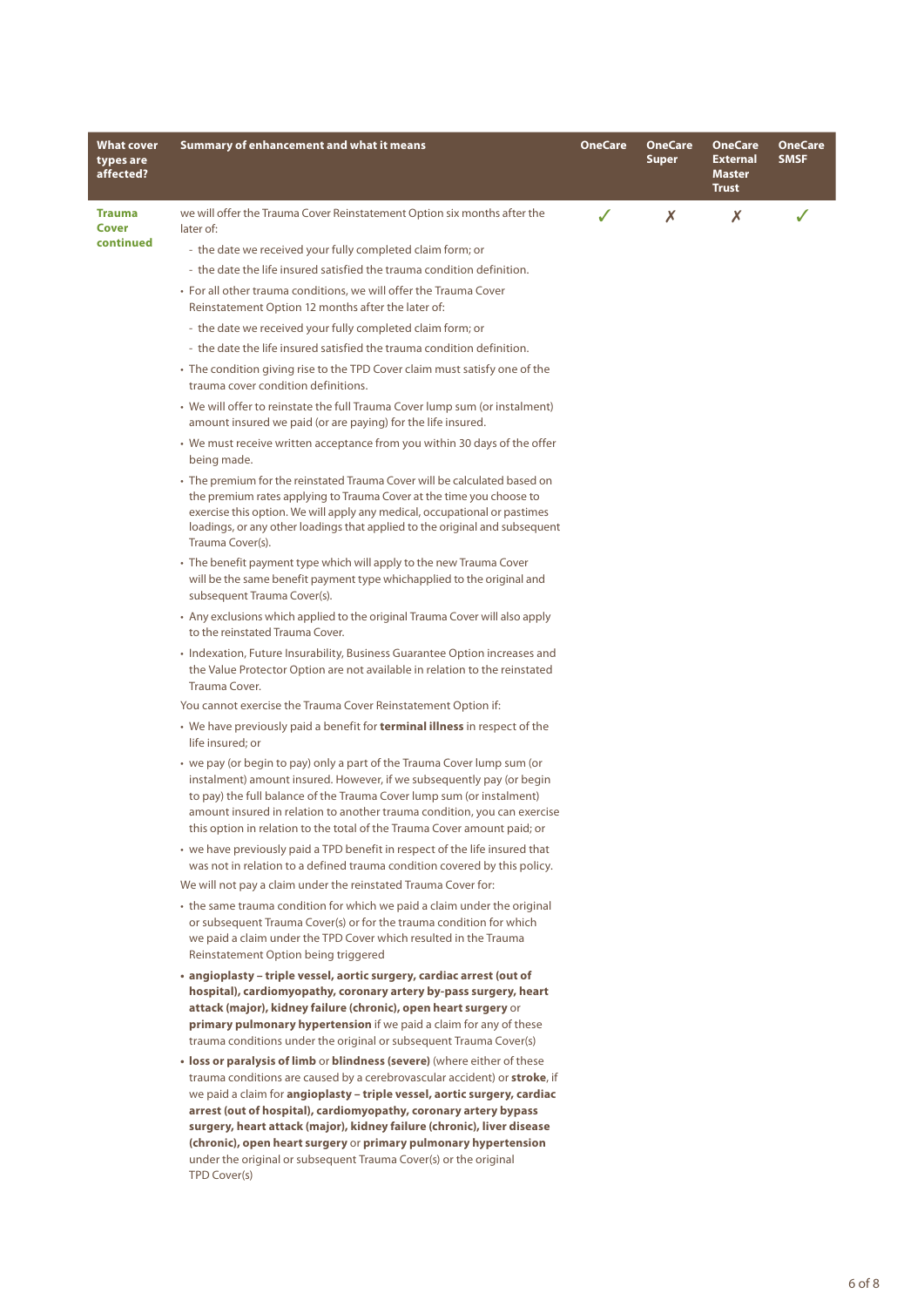| <b>What cover</b><br>types are<br>affected? | <b>Summary of enhancement and what it means</b>                                                                                                                                                                                                                                                                                                                                                                                                                                                  | <b>OneCare</b> | <b>OneCare</b><br><b>Super</b> | <b>OneCare</b><br>External<br><b>Master</b><br><b>Trust</b> | <b>OneCare</b><br><b>SMSF</b> |
|---------------------------------------------|--------------------------------------------------------------------------------------------------------------------------------------------------------------------------------------------------------------------------------------------------------------------------------------------------------------------------------------------------------------------------------------------------------------------------------------------------------------------------------------------------|----------------|--------------------------------|-------------------------------------------------------------|-------------------------------|
| <b>Trauma</b>                               | <b>Improved Trauma Cover Reinstatement Option continued</b>                                                                                                                                                                                                                                                                                                                                                                                                                                      |                |                                |                                                             |                               |
| <b>Cover</b><br>continued                   | • cancer, carcinoma in situ (CIS), chronic lymphocytic leukaemia or<br>melanoma (early stage), if we paid a claim for any of these trauma<br>conditions under the original or subsequent Trauma Cover(s) or the<br>original TPD Cover(s)                                                                                                                                                                                                                                                         |                |                                |                                                             |                               |
|                                             | • angioplasty, angioplasty – triple vessel, aortic surgery, cardiac<br>arrest (out of hospital), cardiomyopathy, coronary artery by-pass<br>surgery, heart attack (major), heart attack (minor), heart surgery<br>(minor), heart valve surgery, kidney failure (chronic), liver disease<br>(chronic), open heart surgery, primary pulmonary hypertension<br>or, stroke if we paid a claim for diabetes (severe) under the original or<br>subsequent Trauma Cover(s) or the original TPD Cover(s) |                |                                |                                                             |                               |
|                                             | · diabetes (severe), if we paid a claim for angioplasty, angioplasty<br>- triple vessel, aortic surgery, cardiac arrest (out of hospital),<br>cardiomyopathy, coronary artery bypass surgery, heart attack<br>(major), heart attack (minor), heart valve surgery, heart surgery<br>(minor), kidney failure (chronic), liver disease (chronic), open heart<br>surgery, primary pulmonary hypertension or stroke under the<br>original or subsequent Trauma Cover(s) or the original TPD Cover(s)  |                |                                |                                                             |                               |
|                                             | · kidney failure (chronic), liver disease (chronic), lung disease (chronic)<br>or primary pulmonary hypertension, if we paid a claim for systemic<br>sclerosis under the original or subsequent Trauma Cover(s) or the original<br>TPD Cover(s)                                                                                                                                                                                                                                                  |                |                                |                                                             |                               |
|                                             | • loss of independent existence, if the cause is any trauma condition<br>which we have already paid a claim for under the original or subsequent<br>Trauma Cover(s) or the original TPD Cover(s)                                                                                                                                                                                                                                                                                                 |                |                                |                                                             |                               |
|                                             | • Alzheimer's disease or dementia, if we paid a claim for either of these<br>trauma conditions under the original or subsequent Trauma Cover(s) or<br>the original TPD Cover(s).                                                                                                                                                                                                                                                                                                                 |                |                                |                                                             |                               |
|                                             | There is no cover and no benefit will be payable under the reinstated<br>Trauma Cover for any trauma condition if:                                                                                                                                                                                                                                                                                                                                                                               |                |                                |                                                             |                               |
|                                             | • the trauma condition first occurs, or is first diagnosed; or                                                                                                                                                                                                                                                                                                                                                                                                                                   |                |                                |                                                             |                               |
|                                             | • the symptoms leading to the trauma condition occurring, being<br>diagnosed, or first become reasonably apparent, before the date of<br>reinstatement of the Trauma Cover.                                                                                                                                                                                                                                                                                                                      |                |                                |                                                             |                               |
| <b>Child Cover</b>                          | Maximum sum insured increased (updated)                                                                                                                                                                                                                                                                                                                                                                                                                                                          |                | х                              |                                                             | х                             |
|                                             | We have increased the maximum sum insured available from \$150,000<br>to \$200,000.                                                                                                                                                                                                                                                                                                                                                                                                              |                |                                |                                                             |                               |
|                                             | <b>Trauma definitions (improved)</b>                                                                                                                                                                                                                                                                                                                                                                                                                                                             | $\checkmark$   | X                              | X                                                           | X                             |
|                                             | Several improvements to the trauma definitions listed above under Trauma<br>Cover (including the changes to the trauma condition names) also apply to<br>Child Cover. These include 'Brain tumour (benign)', Spinal tumour (benign),<br>'Cancer' and 'Burns (severe)'.                                                                                                                                                                                                                           |                |                                |                                                             |                               |
| <b>Income</b>                               | <b>Trauma definitions (improved)</b>                                                                                                                                                                                                                                                                                                                                                                                                                                                             | J              | X                              | X                                                           |                               |
| <b>Secure</b><br>Cover                      | Several enhancements to the trauma definitions listed above under Trauma<br>Cover (including the changes to the trauma condition names) also apply to<br>both the Trauma Recovery Benefit and the Booster Option within Income<br>Secure Cover. These include 'Brain tumour (benign)', 'Spinal tumour (benign)',<br>'Cancer', 'Burns (severe)', 'Heart valve surgery', 'Rheumatoid arthritis (severe)'<br>and 'Aortic surgery'.                                                                  |                |                                |                                                             |                               |